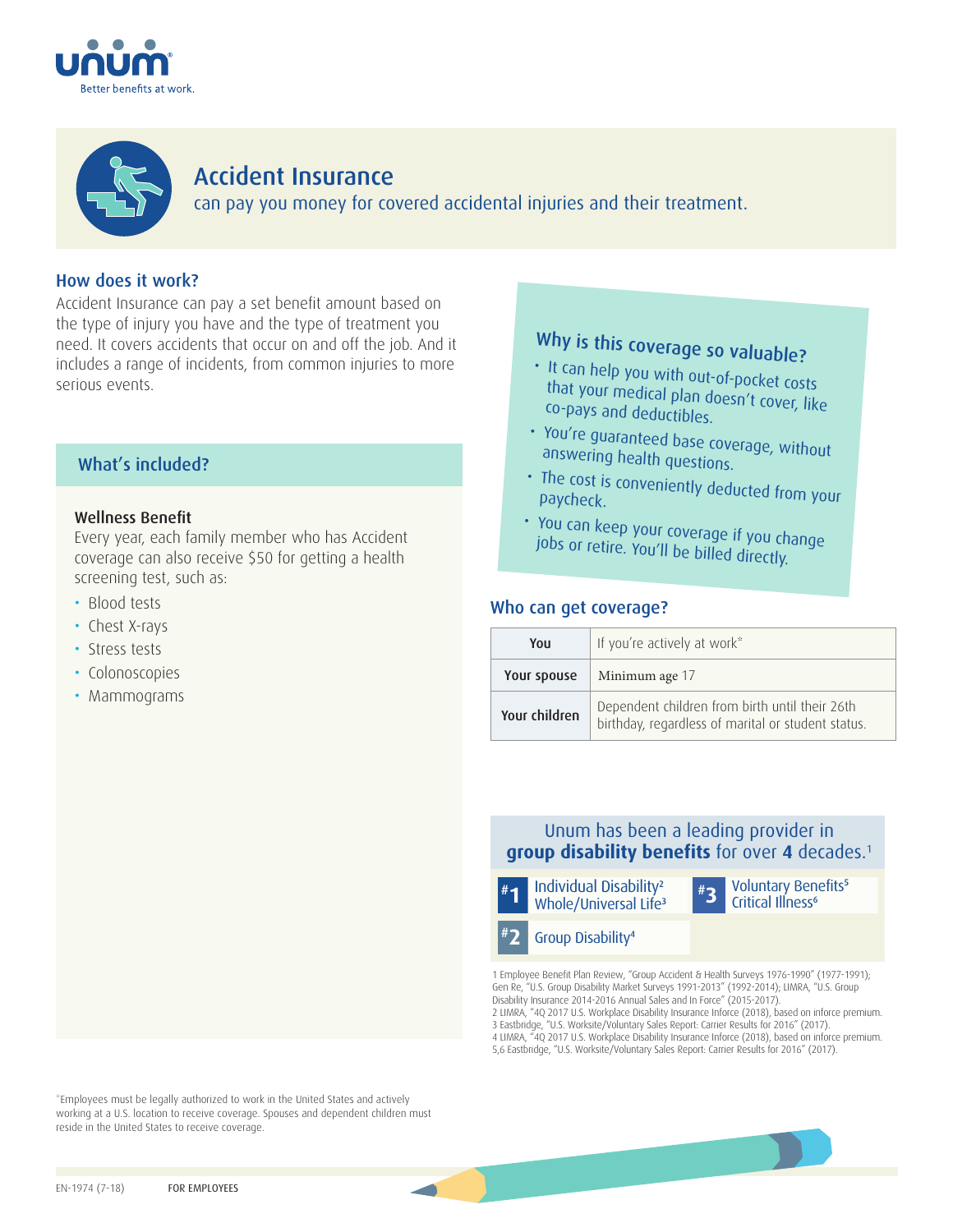#### See Schedule of Benefits for a complete listing of what is covered.

#### THIS IS A LIMITED BENEFITS POLICY.

#### Effective date of coverage

Coverage becomes effective on the first day of the month in which payroll deductions begin.

#### Exclusions and limitations

Unum will not pay benefits for a claim that is caused by, contributed to by or occurs as a result of:

- participating in war or act of war, whether declared or undeclared;
- committing acts of terrorism;
- riding in or driving any motor-driven vehicle in a race, stunt show or speed test;
- operating, learning to operate, serving as a crew member of or jumping, parachuting, or falling from any aircraft or hot air balloon, including those which are not motor-driven. This does not include flying as a fare paying passenger;
- engaging in hang-gliding, bungee jumping, sailgliding, parasailing, parakiting;
- participating or attempting to participate in a felony, being engaged in an illegal occupation or being incarcerated in a penal institution;
- committing or trying to commit suicide or injuring oneself intentionally, whether sane or not;
- practicing for or participating in any semi-professional or professional competitive athletic contests for which any type of compensation or remuneration is received;
- having any sickness or declining process caused by a sickness, including physical or mental infirmity including any treatment for allergic reactions. Unum also will not pay benefits to diagnose or treat the sickness. Sickness means any illness, infection, disease or any other abnormal physical condition which is not caused by an injury. In addition to the exclusions listed above, Unum will also not pay the catastrophic accidental dismemberment or catastrophic accidental loss benefit for the following injuries that are caused by or are the result of:
- an insured's being intoxicated or under the influence of any narcotic unless administered on the advice of a physician; or
- injuries to a dependent child received during the birth.

#### Termination of employee coverage

If you choose to cancel your coverage under the policy, your coverage ends on the first of the month following the date you provide notification to your employer. Otherwise, your coverage under the policy ends on the earliest of the:

- date this policy is cancelled;
- date you are no longer in an eligible group;
- date your eligible group is no longer covered;
- date of your death;
- last day of the period for which you made any required contributions; or last day you are in active employment. However, as long as premium is paid as required, coverage will continue if you elect to continue coverage under the Portability provision or in accordance with the layoff and leave of absence provisions of this policy. Unum will provide coverage for a payable claim which occurs while you are covered under this policy.

#### THIS IS A LIMITED BENEFITS POLICY

This information is not intended to be a complete description of the insurance coverage available. The policy or its provisions may vary or be unavailable in some states. The policy has exclusions and limitations which may affect any benefits payable. For complete details of coverage and availability, please refer to Policy Form GA-1 et al. or contact your Unum representative.

Unum complies with state civil union and domestic partner laws when applicable.

Underwritten by:

Unum Life Insurance Company of America, Portland, Maine

© 2018 Unum Group. All rights reserved. Unum is a registered trademark and marketing brand of Unum Group and its insuring subsidiaries.